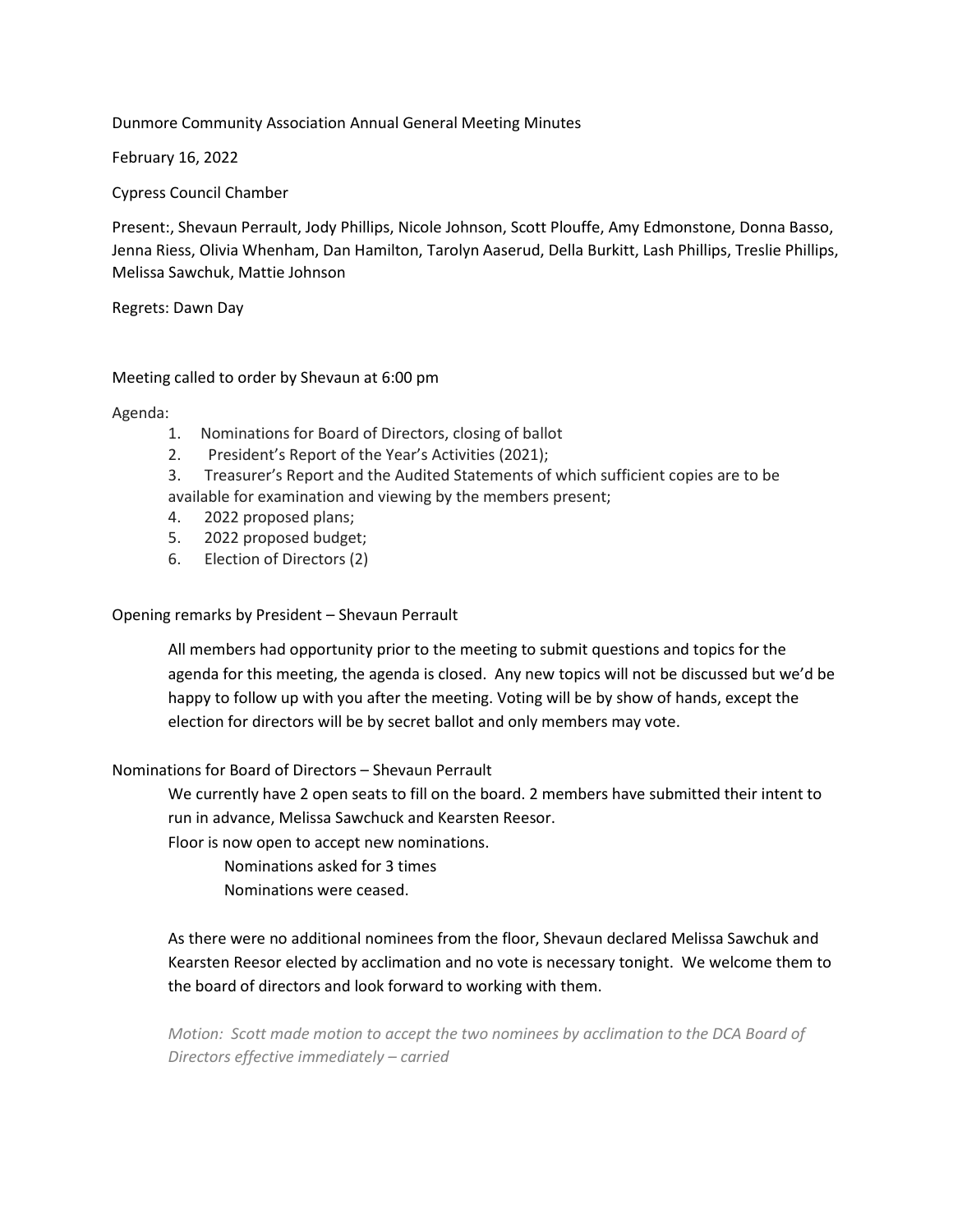### President's Report – Shevaun Perrault

Relationships- Last year the DCA reconnected with Cypress County and appreciate all the help and feedback that they have given to us over this past year; we have also reconnected with the Community of Dunmore.

Completed projects in 2021 included:

Removal of the old bathroom at Sunrise Park Removal of old skate shack Landscaping at Sunrise Park Gopher deterrent and filling holes Revitalization of Sunrise Park with 6 new pieces of playground equipment New skate shack Port–a-potties for public use at both Eagleridge and Sunrise Park Partnered and supported MH Rotary Ignite to plant trees Supported the Festival of Lights

The DCA also worked to increase its level of public engagement and visibility:

- 1. Website launched in April of last year, and since then we have had 1459 views with the average session time being just over 6 minutes. This is so encouraging because we have published a lot of information, and this tells us that people are reading it! It's important to note that of those views, 847 are unique visitors so we know people are coming back to our site multiple times. This tool is essential to being transparent and keeping our community informed about what we are doing. We will continue to promote our website this coming year.
- 2. Facebook has been our main social media tool. This year our posts reached 9,831 people of which 1022 visited our page to see more. We currently have 207 followers on our page, and most posts are shared to the Dunmore Neighborhood group page which has 584 members and the Dunmore Community group page with its 318 members. We have found this tool to be very effective for reaching a large portion of our community.
- 3. Four articles featuring the DCA were published in the Bow Island Commentator and Cypress Courier Newspapers last year which has also increased our visibility in the region, and 1 article appeared in the Medicine Hat News.

In addition, the DCA has organized and/or hosted the following Community events in 2021: Dunmore Garage Sale Day Used park equipment draw for DCA members "Name the Park" contest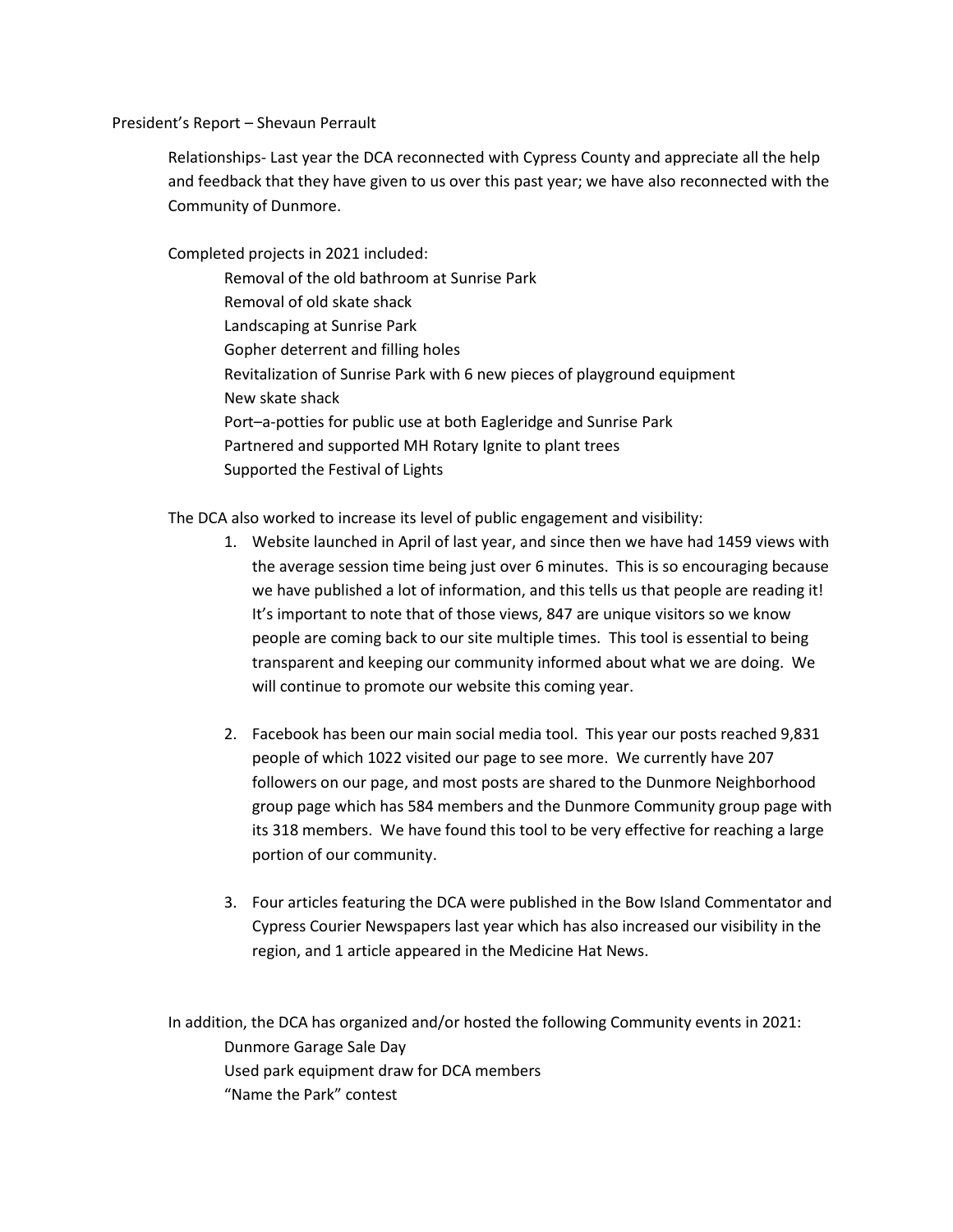Dunmore Days Movie Night in the Park with Nathan Nunweiler Fall fun night at Dunmore Dugout Cookies and Cards Christmas event at Safety Buzz

Shevaun made mention that to run and pull off these events, it takes volunteers. When we add up the number of times we called out for man power, there is over 300 times that someone has filled a spot that work was done. The largest single volunteer effort was the Sunrise Park Project with over 60 people.

We sourced a volunteer sign-up program called Plan Hero. This program was used to organize volunteers and allow on-line sign-ups for 3 projects this year. We got very positive feedback about it and will continue to pay a small monthly fee so we can use it for future planning.

A new committee will be started this coming year to organize fundraising. We will be looking for DCA members to help.

All minutes from the meetings can be found on the DCA website dcaalberta.com

*Motion: Jody made motion to accept the President's Report – carried*

| <b>Opening Bank Balance January 1, 2021</b>                 | 33,065.68       |
|-------------------------------------------------------------|-----------------|
|                                                             |                 |
| <b>Revenue</b>                                              |                 |
| Cypress County 2020 Operating/Small Pro Grant               | \$<br>12,000.00 |
| <b>MOST</b> Funding                                         | \$<br>2,196.19  |
| <b>Refund Utilities</b>                                     | \$<br>1,898.98  |
| <b>Cypress County Credit for Elevation Landscaping</b>      | \$<br>600.00    |
| <b>Cypress County Deposit for Park</b>                      | \$<br>50,000.00 |
| <b>Bank Interest</b>                                        | \$<br>12.36     |
| Dunmore Days Revenue                                        | \$<br>2,966.50  |
| <b>EDF Renewables - Donation for Santa for Seniors 2021</b> | \$<br>2,500.00  |
| <b>EDF Renewables - Donation</b>                            | \$<br>25,000.00 |
| <b>DCA</b> Memberships                                      | 440.00          |
| <b>Total Revenue</b>                                        | 97.614.03       |

#### Treasurer's Report – Nicole Johnson

The financial statement for 2021 has been completed and copies were available for review by members.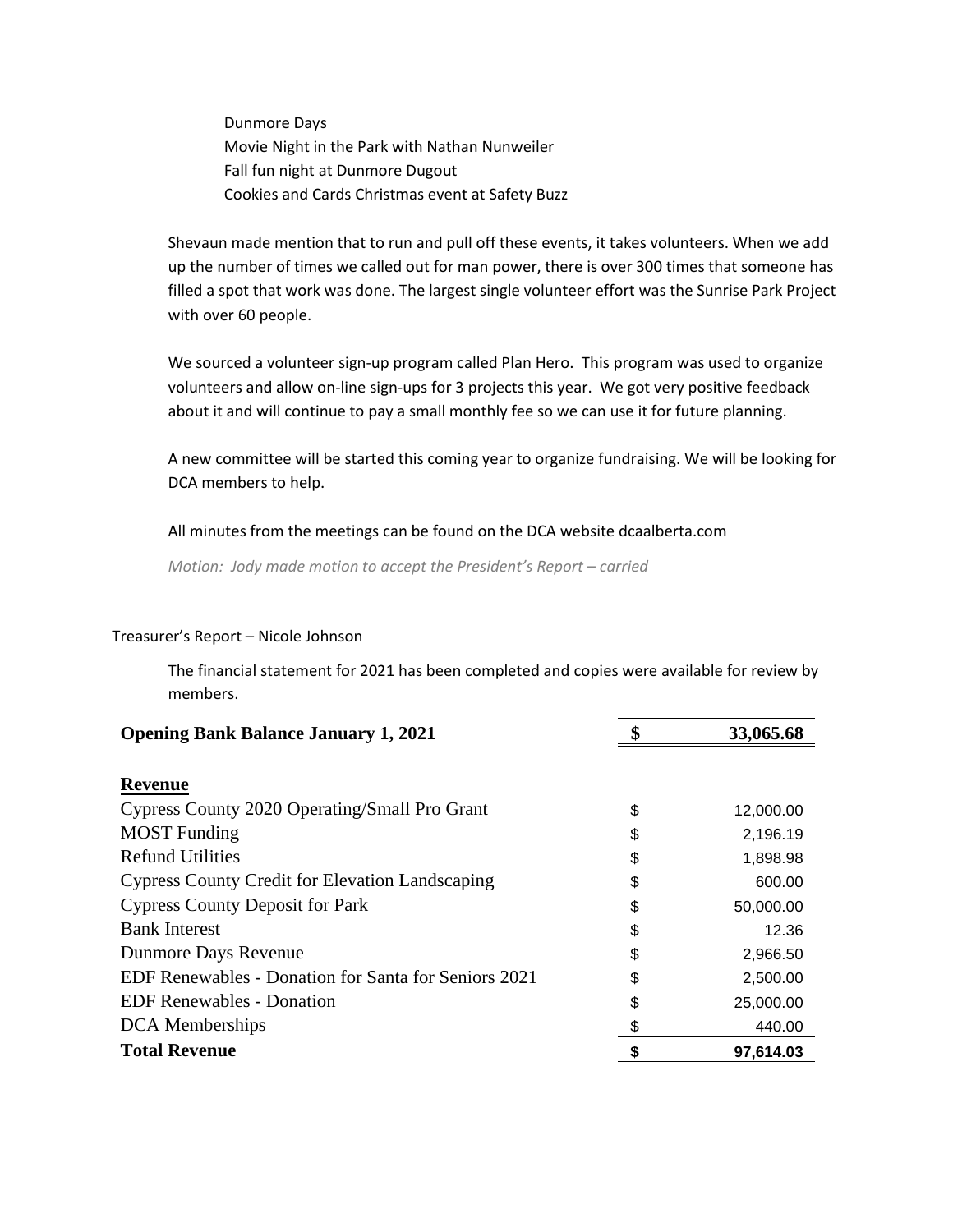# **Expenses**

| <b>Dunmore Park Maintenance</b>               | \$<br>7,901.25  |
|-----------------------------------------------|-----------------|
| Dunmore Park Upgrade Project                  | \$<br>59,210.85 |
| <b>Skate Shack Project</b>                    | \$<br>15,266.75 |
| Dunmore Days                                  | \$<br>1,380.54  |
| <b>Other Community Events</b>                 | \$<br>2,868.20  |
| <b>Utilities</b>                              | \$<br>3,083.16  |
| Office Admin, Insurance, Processing Fees Etc. | \$<br>1,299.32  |
| <b>Total Expenses</b>                         | \$<br>91,010.07 |
|                                               |                 |
| <b>Liabilities</b>                            |                 |
| <b>Tabatha Sept</b>                           | 37.78           |
| County Utilities 40409                        | 1123.95         |
| County Utilities 40165                        | 208.24          |
| Speed Pro Signs (balance forward)             | 1268.42         |
| Jody Phillips for December Plan Hero          | 11.47           |
| <b>LIABILITIES</b>                            | \$<br>2,649.86  |
| <b>BANK ACCOUNT BALANCE DECEMBER 31, 2021</b> | \$42,319.50     |
| <b>DIFFERENCE</b>                             | \$<br>0.00      |

*Motion: Jenna made motion to accept the Treasurer's Report – carried*

# 2022 Proposed Plans – Jody Phillips

Capital Project Plans

Skate Shack Security with Remote Locks

The Sunrise Skate Shack has been open to the Public during posted hours since December of 2021. The board of directors took on the responsibility to lock and unlock the door manually during this time. Our plan for 2022 is to finish installation of wifi at the shack and install a remote locking and camera system. Once in place, the plan is to issue personalized PIN numbers to each DCA member so they can access the shack whenever they want. Entry by PIN will be trackable so we know who to follow up with if damage occurs…and this is done to protect our investment. The Video Surveillance Procedure, Agreement of Confidentiality, and End User Agreement for PIN Access were adopted at the Nov 10 BOD meeting. The Video Surveillance Policy was accepted as a guideline in principle until it undergoes further review and is adopted as policy. Still to be determined is the type of equipment to go in, and whether we will purchase it outright or enter into a monthly plan with a provider. So we will continue to be working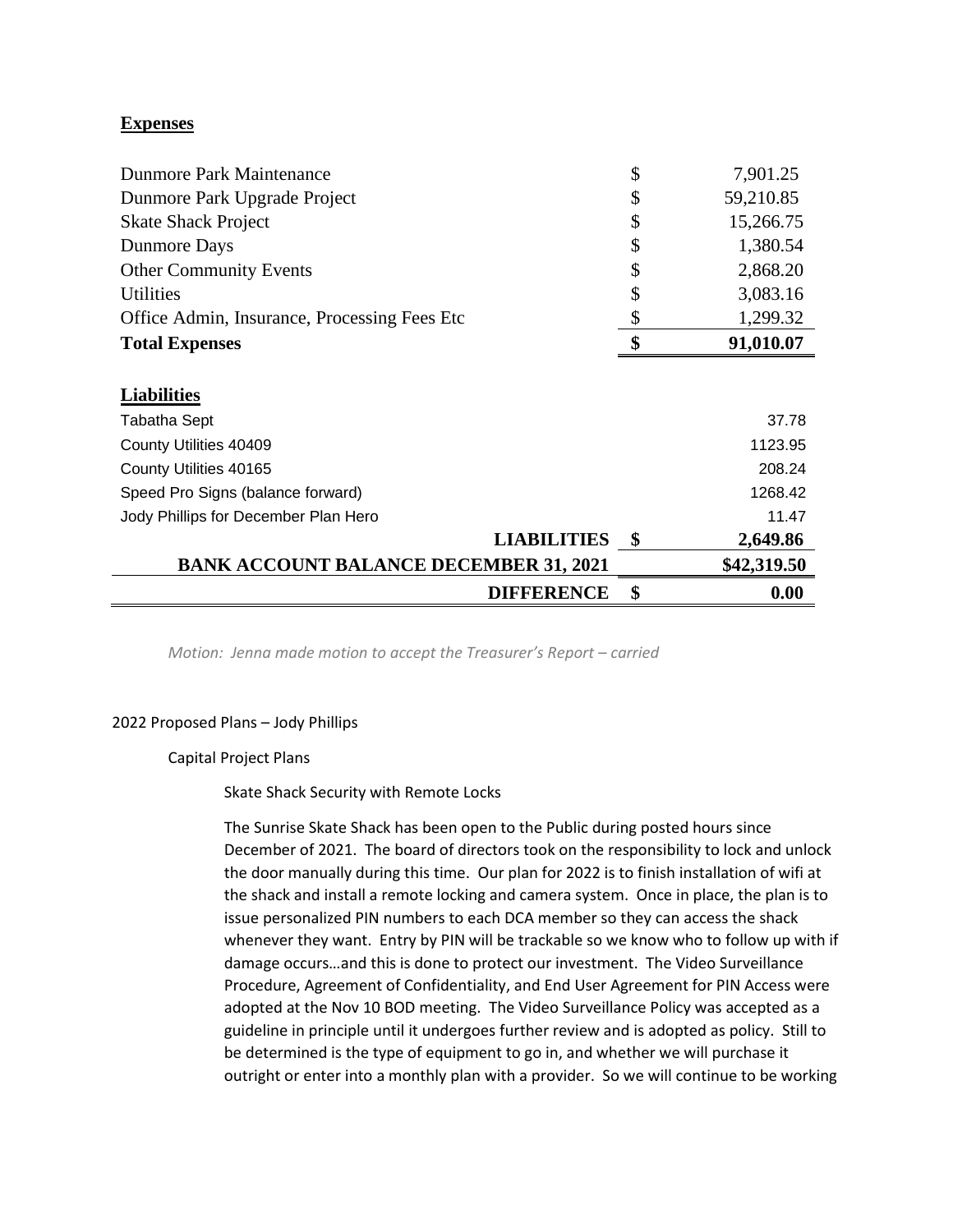on this and hope to have the system installed and fully functioning by late Spring to early Summer.

### Pump Track

(\$5000) – previously approved by Cypress County Council for the creation of a pump track in the Cypress County municipalities. Last year we weren't able to allocate the needed time and resources to investigate this in detail. Our goal this year is to look more seriously at this project and see if we can get it going. From the presentation we received, it is a low dollar, high volunteer hour project. We intend to pursue this in the most basic installation form - basically just sculpted dirt. These tracks can be upgraded and even expanded, paved, you can add seating, landscaping and such, so there is great future potential for this attraction if it's really popular with a low initial investment. We conducted a FB poll in early 2021 regarding the pump track and received over 100 positive responses to putting one in our community. Specific location, equipment, materials, maintenance to be determined. It is likely a sub-committee will be formed to delve more deeply into this project and see if it is feasible for this calendar year. It's a great project because it is fully funded and it could be a relatively quick installation that can be enjoyed immediately.

#### Outdoor Rink

This project is the by far the most ambitious and costly that we have been working on. Our goal is to build an overhead roof on the outdoor rink, transforming it into an allseason usable space for our community. We believe this structure will serve our purposes for enhancing Dunmore Days and serve as a place to host events requiring power and lighting. The roof will extend 6' all around the existing rink footprint, and the ultimate goal is to include a new rink surface and boards.

The all-in cost of this project is almost \$350,000 – this includes all of the bells and whistles. We can use a phased approach with Phase I being the roof and electrical, and Phase II being new rink boards and rink surface. We have been applying for grants and raising donations since early 2020. Currently, we are roughly \$100,000 short of greenlighting Phase I. We have applied for a government grant which we'll hear back about in June, and there are 2 companies currently considering large donations in exchange for naming rights. If any of these 3 sources of funding comes through, Phase I will be a go. We have done everything we can to prepare for this project and now it's largely a waiting game. That being said, we will continue applying for grants and fundraising, as every penny that comes in towards this project brings us closer to our goal. Depending on timing and supply chain, it is possible that even if the funding comes through this year, the project will not actually begin until Spring of next year.

### Administrative Plans

1. Verify Land Title Transfer of Eagleridge Park from DCA to Cypress County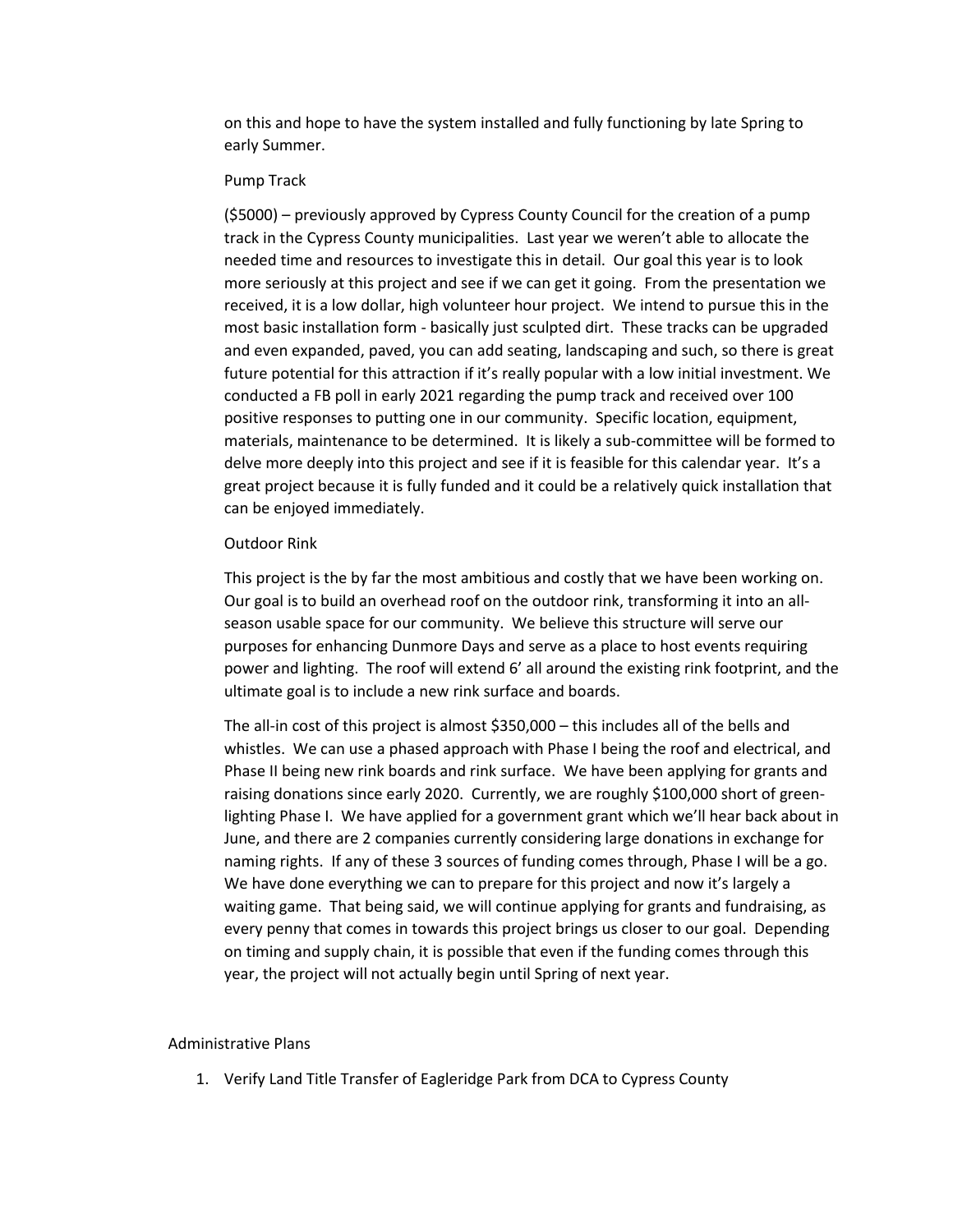- 2. Approach Cypress County with request to modify our Lease to include Eagleridge Park and adjust our insurance accordingly.
- 3. Roll out the Dunmore Community Grant Program \$2000 annually from Cypress County to be allocated to local groups, clubs, and individuals that request financial support for events or programs. This will include a very simple application process and getting the word out to our community that these funds are available. In the past couple of years, funds have been requested for programs like the Dunmore Festival of Lights, and we hope once people know this is available there will be more programs like this. We have been responsible to be stewards of these funds for years but no-one knows about them. We mean to change that this year.

# Event Plans

- 1. Continue hosting the Annual Events
	- a. Dunmore Garage Sale Day in June
	- b. Dunmore Days in August
- 2. Goal is to run a minimum of 4 additional community events in the 2022 calendar year, not including partnered events like Movie Night in the Park with Nathan Nunweiler for example.

*Motion: Amy made motion to accept the 2022 Proposed Plans report – carried*

# 2022 Budget – Nicole Johnson

As of Jan 1, 2022 our bank balance was \$33,065.68. Of that amount, \$25,000 is a donation by EDF Renewables and is earmarked specifically for the Outdoor Rink Project leaving \$8,065. We will receive the \$12,000 operating budget from Cypress County this spring. We like to maintain a \$10,000 reserve in the bank for emergency use and unexpected expenses.

# 2022 Budget:

\$2000 – Community Grants (small donations for clubs/groups/individuals)

\$7000 – Landscape and Maintenance

\$2500 – Port-a-potties

\$1500 – Administrative (website, stripe payment, Plan Hero, etc…)

\$1500 – Wifi for Sunrise Skate Shack

Total is \$14,500 which exceeds our operating budget. Costs have risen and we will approach Cypress County to see if they can increase our operating budget. If not, we have enough in reserve to run a deficit for the next 3-5 years.